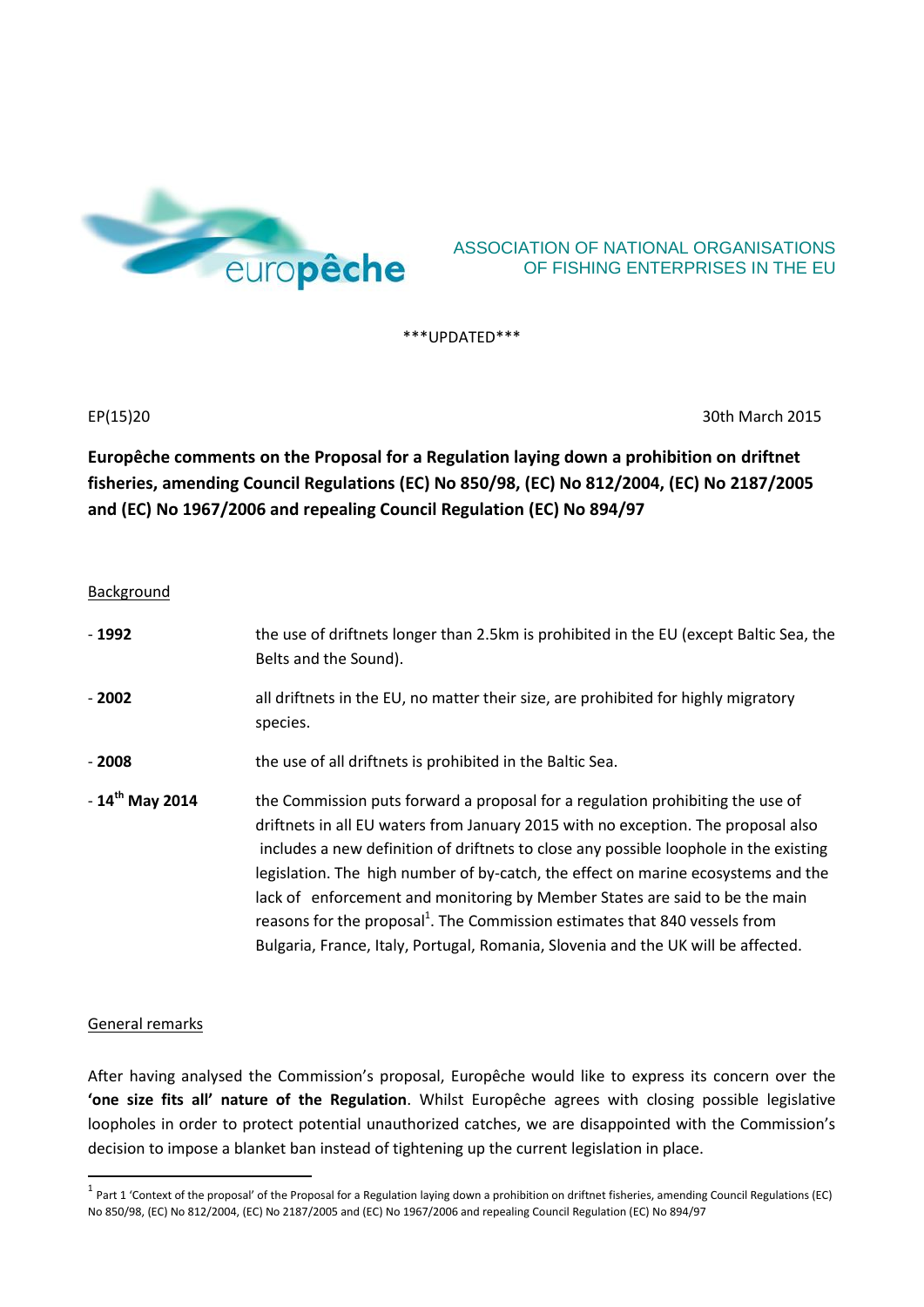Given the seasonal nature of the driftnet fishery, **a blanket ban could wipe out many small scale vessels** such as the Galician xeito and others which have achieved MSC certification for their sustainable driftnet practices<sup>2</sup>. It could also lead to fishermen targeting more pressurized fisheries.

This legislation could be **better implemented at regional level**, targeting the fisheries in those Member States which need enhanced monitoring and enforcement and allowing the fishermen who fish sustainably with driftnets to continue. Any vessel found practicing illegal fishing should be sanctioned appropriately.

The Commission impact assessment reporting was poor and lacked a deep analysis of the **socio-economic impacts of the proposal**. The Commission admits that the limited sampling effort from the consultations made it difficult to have a comprehensive view on current driftnet fishing activities and their actual environmental impact<sup>3</sup>. In addition, only 52% of respondents to the public consultation endorsed the decision for a blanket ban. Poor data and the administrative costs of enforcing existing legislation should not be a reason to opt for a precautionary yet disproportionate approach.

**A lack of enforcement of current EU legislation is discriminatory against those Member States who have already implemented the driftnet ban** but it is equally important not to target those who practice driftnet fishing legally. Europêche believes that the Commission should therefore focus on enforcing the current rules in place and initiating strict infraction procedures against those who do not comply. In addition, the Commission should provide an overview of the European driftnet fleets to give updated knowledge on any vessels circumventing the rules, allowing them to impose strict penalties. Guidelines could also be drawn up for Member States advising them how to further enhance monitoring and enforcement within their own fleets.

## Comments on the Draft Report (Renata Briano, IT, S&D)

Europêche would encourage the withdrawal of the proposal in the first instance. In the event that this does not happen, a completely regional approach should be taken

### *Definition*

**.** 

The Commission's proposed definition of a driftnet would significantly widen the scope of gears which constitute a driftnet. It would cover gears such as trammel nets, including anchored gillnets or 'semidriftnets,' which should not be included. The original definition of driftnets currently in place should be maintained<sup>4</sup>.

## *Amendment 9 - Conditions for driftnet fisheries*

This amendment seeks to impose certain measures at an EU wide level, going against the regionalisation approach as included in the reformed Common Fisheries Policy. The one-net rule (prevention of other kinds of gear from being carried on board) when using driftnets would not be workable in smaller fisheries who may use multiple gears and who have very little impact on the environment. The designation of landing ports with a strict notification period would also be unworkable for small, artisanal boats who are, by

<sup>&</sup>lt;sup>2</sup> For example the Hastings fleet pelagic herring fishery [http://www.msc.org/track-a-fishery/fisheries-in-the-program/certified/north-east](http://www.msc.org/track-a-fishery/fisheries-in-the-program/certified/north-east-atlantic/hastings-fleet-pelagic-herring-and-mackerel/hastings-fleet-pelagic-fishery)[atlantic/hastings-fleet-pelagic-herring-and-mackerel/hastings-fleet-pelagic-fishery](http://www.msc.org/track-a-fishery/fisheries-in-the-program/certified/north-east-atlantic/hastings-fleet-pelagic-herring-and-mackerel/hastings-fleet-pelagic-fishery)

<sup>&</sup>lt;sup>3</sup> Part 2. 'Results of consultations with the interested parties and impact assessments' of the Proposal for a Regulation laying down a prohibition on driftnet fisheries, amending Council Regulations (EC) No 850/98, (EC) No 812/2004, (EC) No 2187/2005 and (EC) No 1967/2006 and repealing Council Regulation (EC) No 894/97

<sup>4</sup> Council Regulation 809/2007 www.faolex.fao.org/docs/pdf/eur72746.pdf